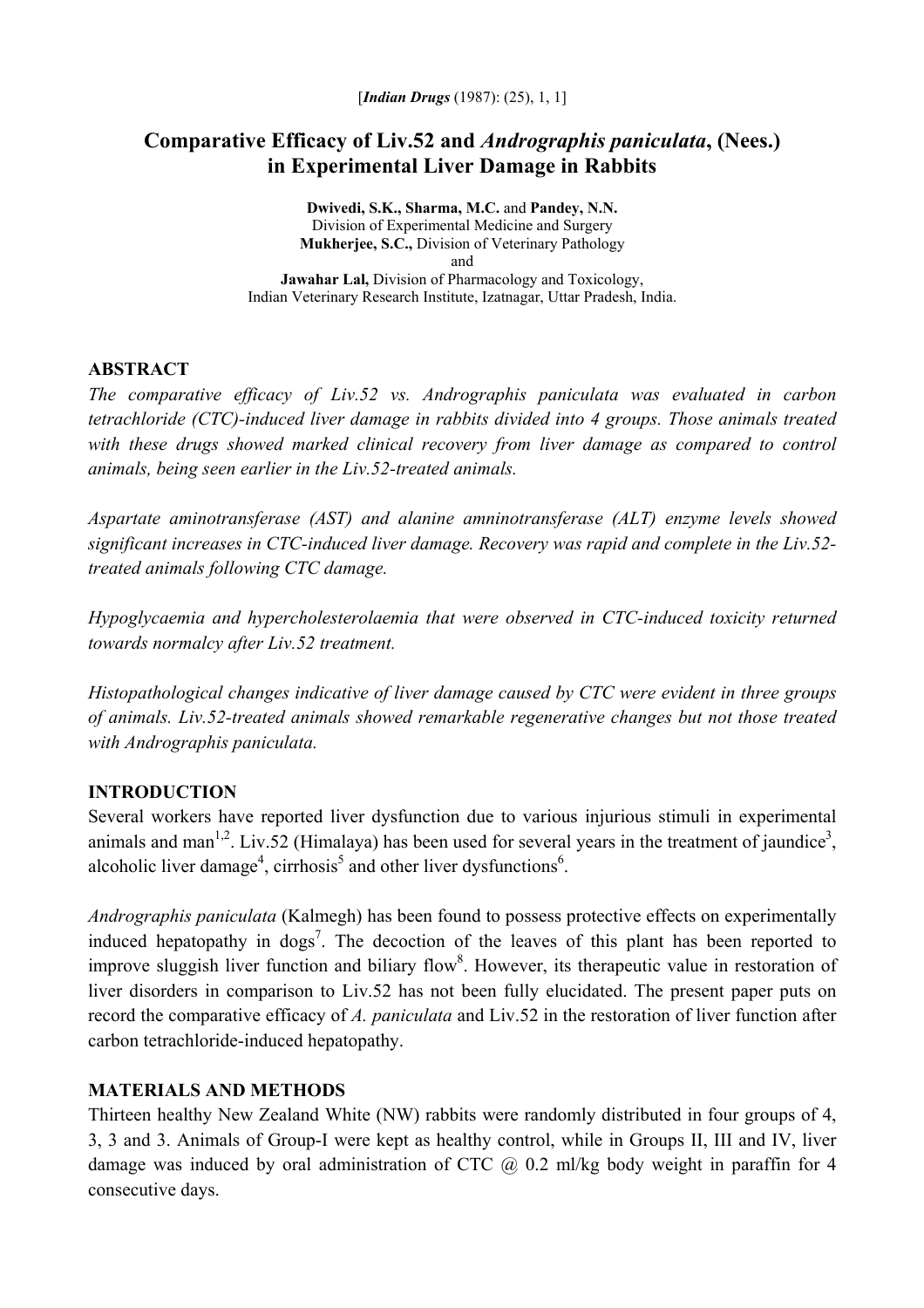After CTC induced hepatopathy, Group-II animals were kept as untreated control, while Group-III received 0.5 gm/kg dried powder of leaves of *A. paniculata* orally once a day for six days. Group-IV animals were treated with Liv.52 orally @ 1 ml/kg once a day for six days. The dose of *A. paniculata* in rabbits was calculated as per the earlier prescriptions, which varies from 0.3-1.5  $gm/kg$  body weight<sup>7,9</sup>.

Fasting blood samples were collected for biochemical analysis one day before and 5,7 and 17 days after CTC intoxication and drug therapy. The serum aspartate aminotransferase (AST) and alanine aminotransferase (ALT) and alanine aminotransferase (ALT) were estimated by the method of Reitman and Frankel<sup>10</sup>, glucose by the method of Folin and  $Wu^{11}$ , total cholesterol by the method of Zlatkis *et al.*<sup>12</sup> and total protein by that of Greenberg<sup>13</sup>.

At the end of the experimental study, all the animals were sacrificed to perform gross and histopathological examinations. The statistical analysis of the data was carried out using Fisher's 't' test and paired 't' test as described by Snedecor and Cochran<sup>14</sup>.

#### **RESULTS AND DISCUSSION**

Throughout the observation period, rabbits in Group-I remained clinically healthy. But clinical signs like depression, anorexia, rough coat, pale mucous membrane, staggering gait, loss of body weight and enteritis were, however, evident in Groups-II, III and IV animals after CTC intoxication. Similar clinical signs after CTC intoxication have also been reported in dogs<sup>15</sup>. But in Group-IV animals, which were treated with Liv.52, the clinical signs started to recede and by the  $11<sup>th</sup>$  day, clinical recovery was complete.

The mean AST and ALT values before and after CTC administration are shown in Table 1. There was a significant increase  $(p<0.05)$  in the serum levels of both these enzymes by day 5 in the animals of Groups-II, III and IV after receiving CTC. Increase in the values of AST and ALT enzymes after CTC induced hepatopathy is very well documented<sup>16</sup>. After administration of  $A$ . *paniculata* in Group III animals and Liv.52 in Group IV animals, a significant reduction  $(p<0.05)$ was recorded by day 7 in the AST and ALT levels in comparison to Group-II liver damaged, untreated animals. However, the reduction in enzymatic levels towards normalcy was more pronounced in the Liv.52 treated, as compared to the *A. paniculata*-treated group.

| Table 1: Mean changes in the values of Asparate Aminotransferase and Alanine Aminotransferase in the different                                        |                             |                               |                                 |                                    |                             |                           |                               |                             |  |  |  |  |
|-------------------------------------------------------------------------------------------------------------------------------------------------------|-----------------------------|-------------------------------|---------------------------------|------------------------------------|-----------------------------|---------------------------|-------------------------------|-----------------------------|--|--|--|--|
| groups                                                                                                                                                |                             |                               |                                 |                                    |                             |                           |                               |                             |  |  |  |  |
| Groups/Days                                                                                                                                           | AST (RF Units/ml)           |                               |                                 |                                    | ALT (RF Units/ml)           |                           |                               |                             |  |  |  |  |
|                                                                                                                                                       | $\theta$                    | 5                             | $\tau$                          | 17                                 | $\Omega$                    | 5                         | 7                             | 17                          |  |  |  |  |
| I.                                                                                                                                                    | $49.75^{a,A}$<br>± 4.23     | $51.25^{a,A}$<br>± 5.15       | $47.50^{a,A}$<br>$\pm$ 3.23     | $50.25^{a,A}$<br>$\pm$ 4.09        | $32.00^{a,A}$<br>$\pm$ 3.16 | $32.00^{a,A}$<br>± 3.16   | $31.50^{a,A}$<br>$\pm$ 3.97   | $31.75^{a,A}$<br>± 3.54     |  |  |  |  |
| П.                                                                                                                                                    | $47.67^{a,A}$<br>$\pm 2.60$ | $208.33^{b,B}$<br>± 4.41      | $196.67^{b,B}$<br>$\pm 6.00$    | $72.00^{a,A}$<br>$\pm 0.00$        | $35.33^{a,A}$<br>± 4.63     | $235.00^{b,B}$<br>± 29.30 | $159.33^{a,b,B}$<br>± 13.86   | $79.00^{a,A}$<br>$\pm 0.00$ |  |  |  |  |
| Ш.                                                                                                                                                    | $45.33^{a,A}$<br>± 7.75     | $199.00^{b,B}$<br>$\pm 21.00$ | $166.33^{b,B,C}$<br>$\pm 13.12$ | $64.33^{\text{C,A}}$<br>$\pm 8.57$ | $33.00^{a,A}$<br>± 5.29     | $221.33^{b,B}$<br>± 15.56 | $120.00^{b,c,B,C}$<br>± 27.39 | $42.33^{a,c,A}$<br>± 7.36   |  |  |  |  |
| IV.                                                                                                                                                   | $43.67^{a,A}$<br>± 6.44     | $180.00^{b,B}$<br>± 22.91     | $115.00^{a,b,C}$<br>± 22.91     | $48.33^{a,A}$<br>± 5.55            | $35.33^{a,A}$<br>± 5.60     | $68.87^{b,B}$<br>± 29.76  | $207.33^{c,C}$<br>$\pm 6.33$  | $36.67^{a,A}$<br>± 4.33     |  |  |  |  |
| Note: Means having the same small letters row-wise and capital letters column-wise are not significantly different, probability level<br>$(p<0.05)$ . |                             |                               |                                 |                                    |                             |                           |                               |                             |  |  |  |  |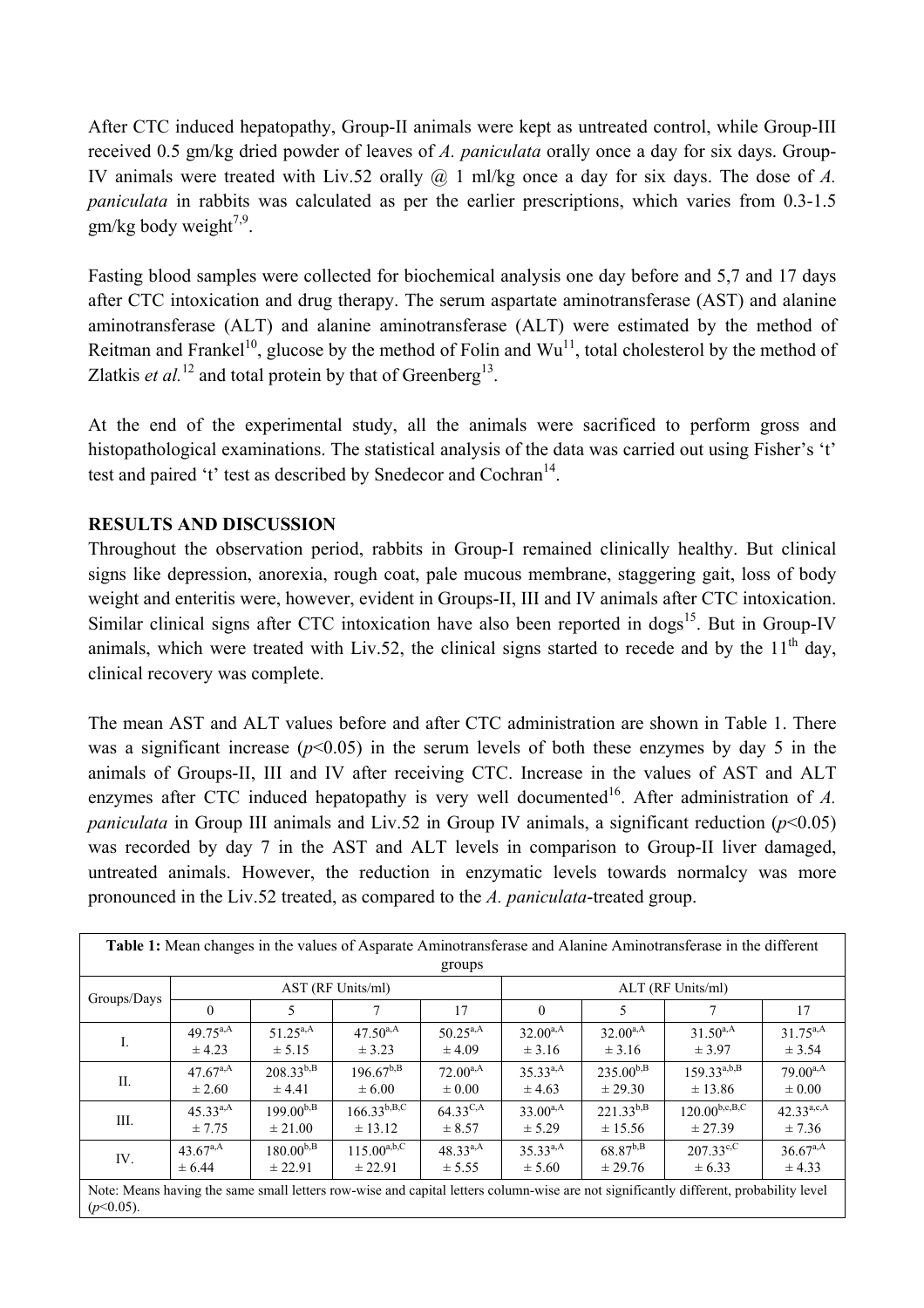There was reduction in mean glucose and increase in total cholesterol levels in the blood following CTC intoxication (Table 2). In animals of Groups-III and IV treated with *A. paniculata* and Liv.52 respectively, a trend towards 0 day value was observed. However, the rate of return towards normalcy was comparatively higher in the Liv.52-treated animals (Group-IV). Hypercholesterolaemia and hypoglycaemia have also been reported earlier in CTC liver damage<sup>17</sup>. Serum proteins did not show any significant variation.

| Table 2: Mean changes in blood glucose and serum total cholesterol in the different groups                                                            |                |                |                           |                |                                     |                |               |                      |  |  |  |
|-------------------------------------------------------------------------------------------------------------------------------------------------------|----------------|----------------|---------------------------|----------------|-------------------------------------|----------------|---------------|----------------------|--|--|--|
| Groups/Days                                                                                                                                           |                |                | Blood glucose (mg/100 ml) |                | Serum total cholesterol (mg/100 ml) |                |               |                      |  |  |  |
|                                                                                                                                                       | $\theta$       |                |                           | 17             | $\Omega$                            |                |               | 17                   |  |  |  |
| Ι.                                                                                                                                                    | $120.00^{a,A}$ | $120.00^{a,A}$ | $122.50^{a,A}$            | $126.25^{a,A}$ | $74.00^{a,A}$                       | $71.50^{a,A}$  | $70.75^{a,A}$ | $72.75^{\text{a,A}}$ |  |  |  |
|                                                                                                                                                       | $\pm$ 4.08     | $\pm 7.07$     | ± 3.22                    | ± 3.14         | ± 12.99                             | ± 12.66        | ± 11.43       | ± 11.98              |  |  |  |
| П.                                                                                                                                                    | $123.33^{a,A}$ | $76.66^{b,B}$  | $85.00^{b,B}$             | $90.00^{b,B}$  | $65.33^{a,A}$                       | $102.67^{b,B}$ | $97.00^{b,B}$ | $79.00^{a,A}$        |  |  |  |
|                                                                                                                                                       | $\pm 8.82$     | $\pm$ 3.33     | $\pm 2.09$                | $\pm 0.00$     | ± 6.89                              | $\pm 8.88$     | ± 6.24        | $\pm 0.00$           |  |  |  |
| Ш.                                                                                                                                                    | $140.00^{a,A}$ | $83.33^{b,B}$  | $93.33^{b,B}$             | $110.00^{a,A}$ | $58.00^{a,A}$                       | $91.67^{b,B}$  | $86.67^{b,B}$ | $65.33^{a,A}$        |  |  |  |
|                                                                                                                                                       | ± 5.77         | ± 3.33         | $\pm 4.40$                | ± 5.70         | $\pm 6.03$                          | ± 3.84         | $\pm 1.20$    | $\pm 0.51$           |  |  |  |
| IV.                                                                                                                                                   | $116.67^{a,A}$ | $73.33^{b,B}$  | $86.67^{a,A}$             | $105.00^{a,A}$ | $61.67^{a,A}$                       | $94.00^{b,B}$  | $75.33^{a,A}$ | $66.67^{a,A}$        |  |  |  |
|                                                                                                                                                       | ± 6.67         | $\pm 1.67$     | ± 7.67                    | ± 7.64         | $\pm 2.03$                          | $\pm$ 3.21     | $\pm$ 3.93    | ± 6.94               |  |  |  |
| Note: Means having the same small letters row-wise and capital letters column-wise are not significantly different, probability level<br>$(p<0.05)$ . |                |                |                           |                |                                     |                |               |                      |  |  |  |

Macroscopically, the liver in CTC-treated animals was swollen, pale and mottled. Histopathology of the liver in CTC-treated animals showed extensive, diffuse, haemorrhagic parenchyma and obliteration of the normal architecture. Swollen hepatic cells constricted the sinusoids. Degeneration was of the centrilobular type. The nuclei were either pyknotic or completely lost. Similar changes have also been reported by others $15,18$ .

The degenerative changes were less extensive in rabbits treated with *A. paniculata*. Only 50% of the liver showed degenerative changes with granular cytoplasm. Other changes like swollen hepatic cells and pyknotic nuclei were also present.

But Liv.52-treated animals showed marked regenerative changes (Fig.2) and cell division with two nuclei in dividing stages (Fig.1) under light microscopy. This strongly suggested a protective effect of Liv.52 on the CT-damaged liver.